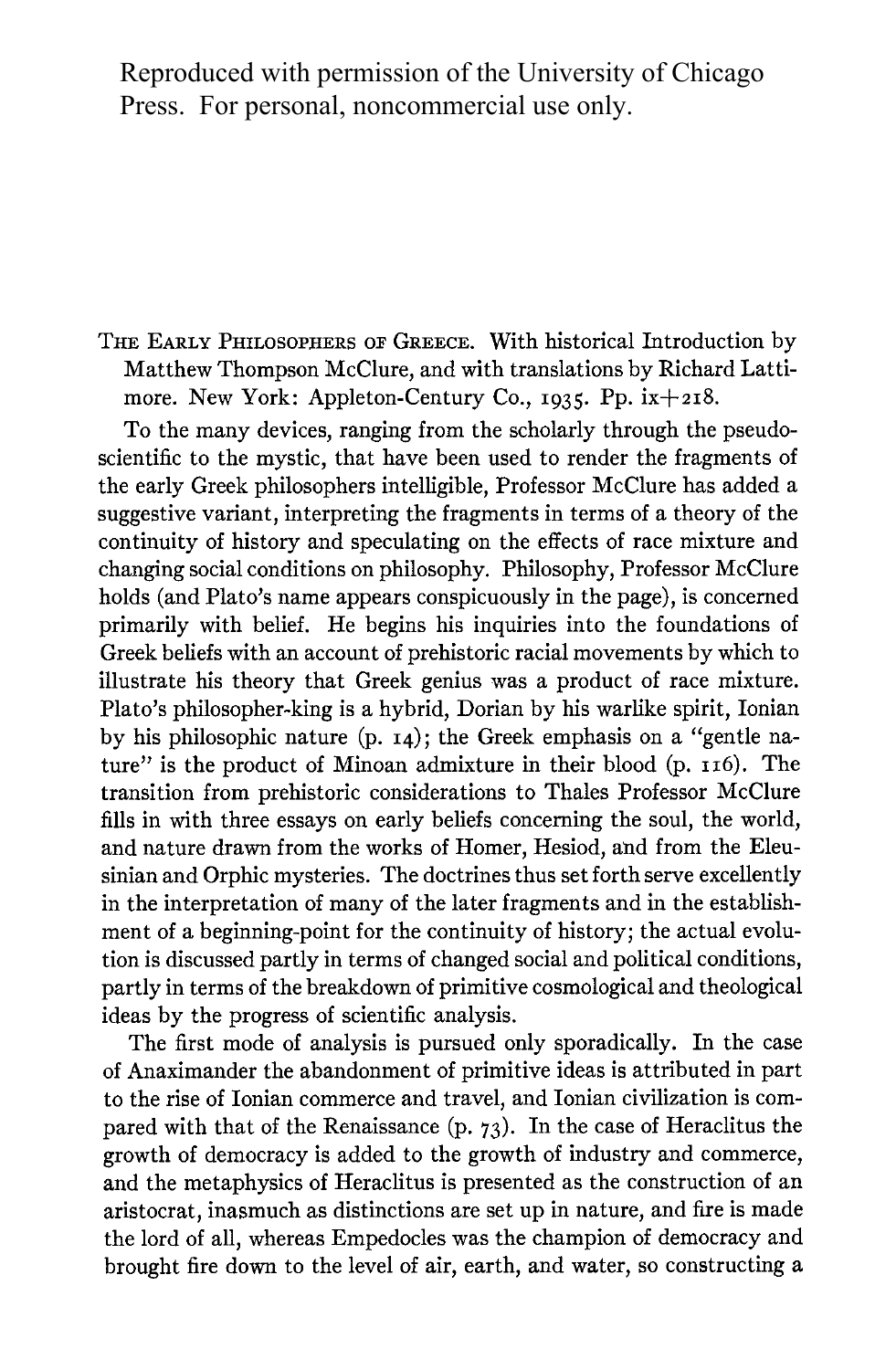**"metaphysical democracy" (pp. I92-93, I57, and I74). This sociopolitical interpretation is rendered a little difficult by the fact that Professor Mc-Clure makes no attempt, beyond such pronouncements, to sketch the lives and times of the philosophers, and the reader is dependent for historical details on a brief chronological table (pp. 2I3-I4). Moreover, in difficult cases no assistance is offered him; thus Anaxagoras, an older con**temporary of Empedocles, though of different racial derivation, of noble **birth, and resident for a part of his life in Athens, must have shared some of the social and economic conditions of the times with Empedocles. His infinite "seeds" would seem to be, if one may enter into the spirit of the analysis, democratic; but, on the other hand, his Nous has a function as aristocratic as the fire of Heraclitus, though scarcely more aristocratic than the love and strife of Empedocles.** 

**In the course of stating the continuity of scientific thought Professor McClure is careful to caution his reader to bear in mind that observation played an important part in the origin of Greek science and that the analogies of early Greek science to modern science should not be pressed too far. It would be difficult to question either statement. Yet, with respect to the first, Professor McClure does not always choose happy means of substantiation; thus he repeats three times (pp. 69, I38, and i88) the statement of Theophrastus that Thales was led to his choice of water as first principle by "things that appear to sense," without comment on the circumstance that scholars are generally agreed that this apparently historical statement is based on a passage in Aristotle's Metaphysics (983 b i8) in which Aristotle offers his conjectures concerning the grounds, apparently unknown in his day, for Thales' conclusion. With respect to the second, Professor McClure is so enamored of the doctrine of historical continuity that he finds it difficult to resist a great variety of analogies with doctrines much later than those which he treats: Proclus' statement of the origin of mathematics is the earliest account of the origin of science that would be of interest to a pragmatist or an adherent of the economic interpretation of history (p. 65); Anaximander enunciated the theory of biological evolution, as well as the doctrines of adaptation to environment, survival of the fittest, and emergent evolution (pp. 72 and 78); the germ of scientific explanation in quantitative terms is in Anaximenes (p. 85); Xenophanes is the first humanist (p. II5); and modern philosophers are invoked on the emergence of any important doctrine, reaching a culmination when on three successive pages (pp. i82-84) Newton, Locke, Kant, Bacon, and Kepler are cited as illustrative instances in the exposition of Empedocles.** 

**The treatment of the fragments and the doxographical materials varies**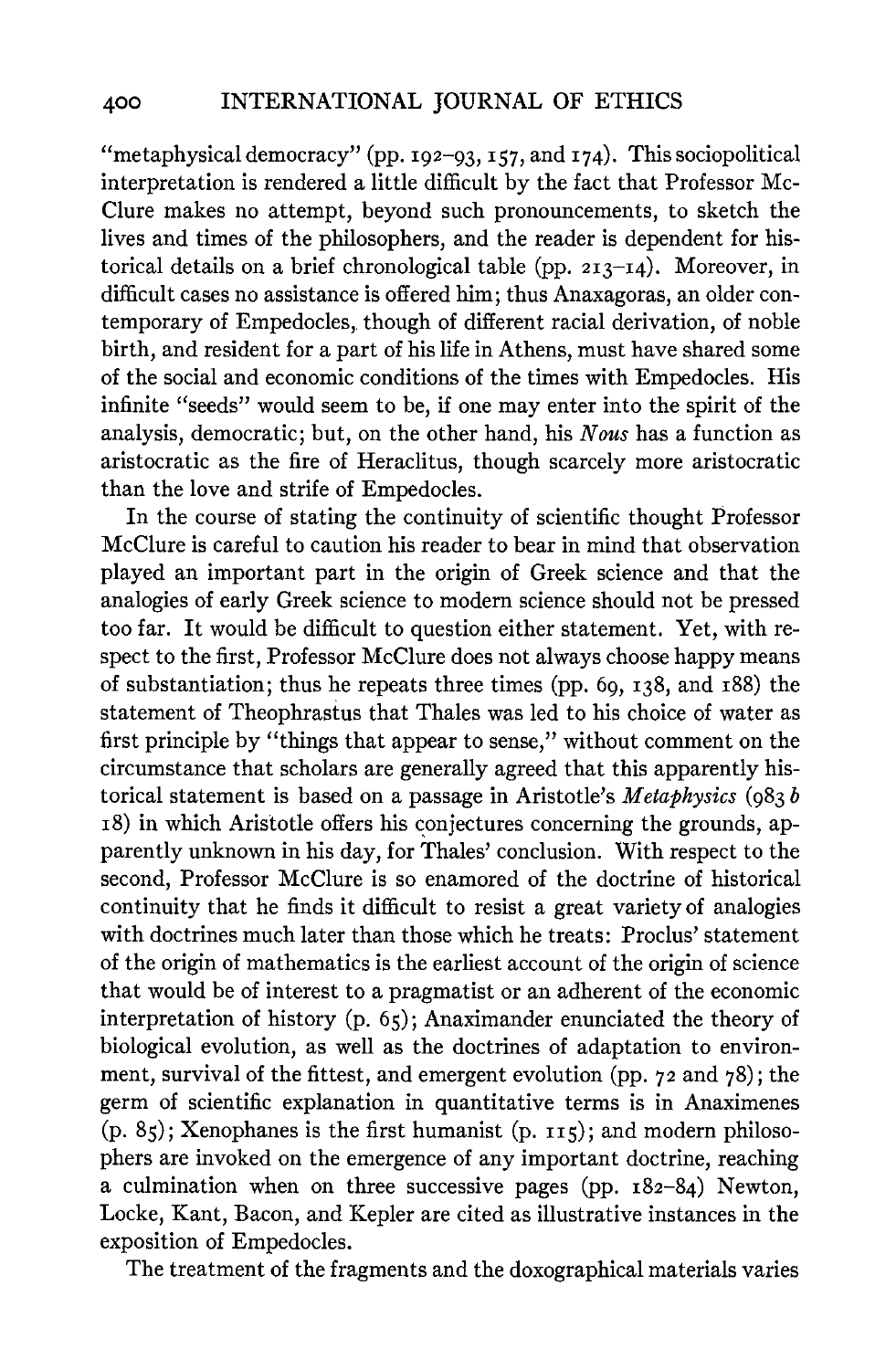**in the course of Professor McClure's book. In the first five chapters selections from the doxographical writers are used, but after Heraclitus they tend to disappear: Plato's statements about his predecessors are almost wholly ignored; Aristotle's testimony is still quoted concerning these later writers, but somewhat sparingly in view of the mass of available material; Theophrastus is quoted only once, Diogenes Laertius five times (indeed, one of the marks of Professor McClure's treatment is the comparative prominence and credit given to Diogenes, his treatment of the cosmology of Heraclitus being quoted in full as "by far the most trustworthy"), and Simplicius twice. The relatively late character of the sources quoted might be improved by the circumstance that the two passages from Simplicius (pp. I72 and 202) might borrow the authority of Theophrastus as might also the earlier reference to Simplicius on Anaximander (p. 73; cf. Diels, Doxographi Graeci, p. 477, frag. 3; p. 483, frag. 8; and p. 476, frag. 2, respectively). Almost no attempt is made, however, to appraise the relative credibility of sources separated by as much as a thousand years.** 

**The translators of the fragments, in Professor McClure's book, faced by the difficult task of finding alternatives to the words of Fairbanks and Burnet, take the wise course of conforming for the most part to one or the other, introducing occasional new words or verbal transpositions; the changes that are made are for the most part slight but by no means consistently happy. The manner of variation may be illustrated by a series of fragments from Heraclitus in which the translator is following the lead of Burnet: "Time is a child playing draughts, the kingly power is a child's" (79 [Burnet]); "A lifetime is a child playing at draughts; the power of a king is a child's" (79 [Lattimore]); "I have sought for myself" (8o[B.]); "I have sought myself out" (8o [L.]); "We step and do not step into the same rivers; we are and are not" (8i [B.]); "We enter and do not enter the same rivers, we are and are not" (8i [L.]). Sometimes the change involves an erroneous connotation. Thus if a time element is intended in the substitution in fragment 85 of "Corpses should be cast out sooner than dung," for Burnet's "Corpses are more fit to be cast out than dung," the interpretation is unfaithful to the Greek (as is also the interpretation of frag. I03). Moreover, there are frequent unnoticed changes in the rendition of a single word, as when within two pages (pp. 67-68) the word apa77 is translated in three different ways ("beginning," "fundamental," "principle"), with no apparent advantage to the sense; indeed, "whereas the source of generation is the beginning of all things" is difficult to interpret unless Aristotle is explaining that "that from which they come to be is the principle of all things." (The translation from the Metaphysics from**